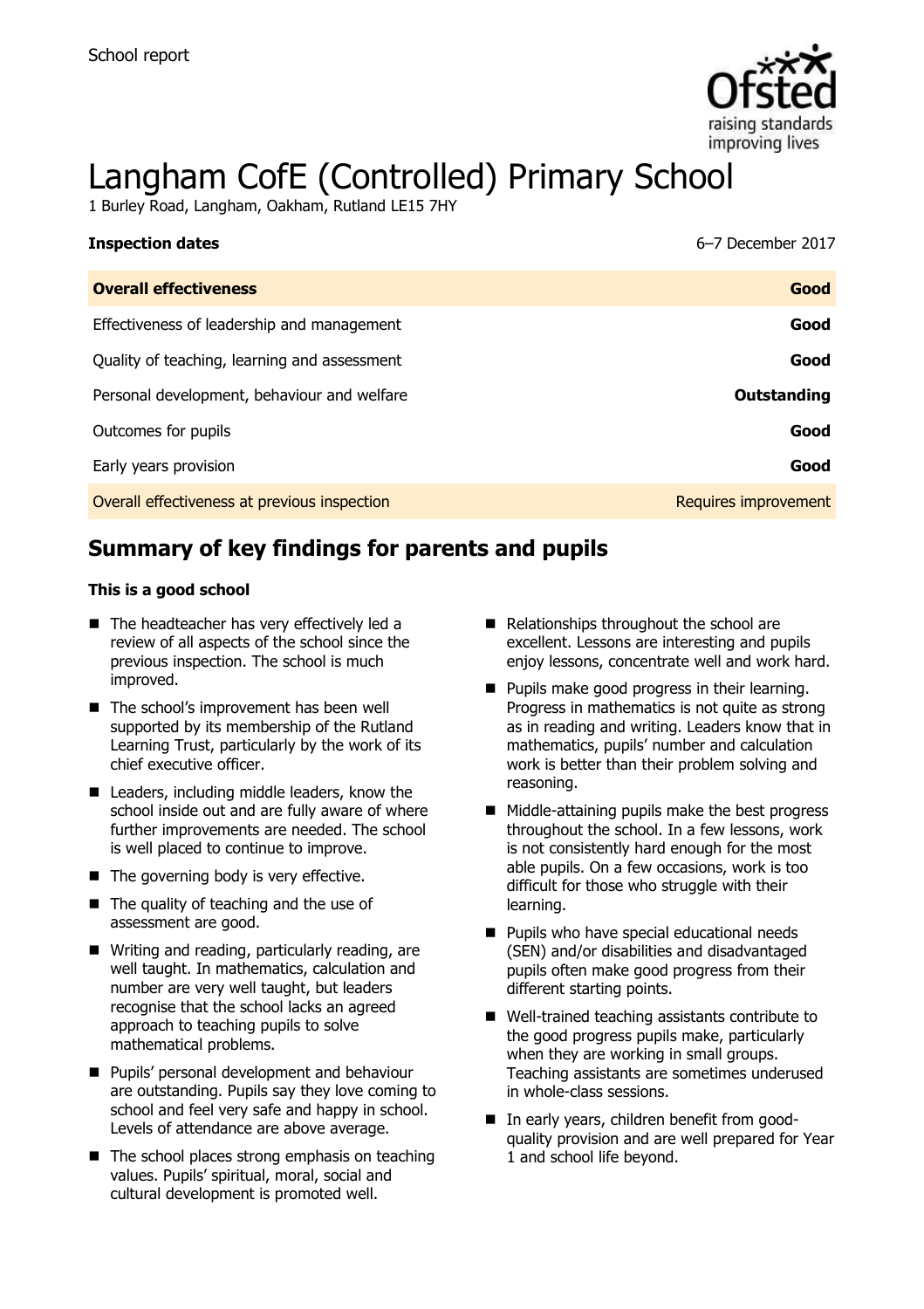

# **Full report**

### **What does the school need to do to improve further?**

- $\blacksquare$  Make further improvements to the quality of teaching and learning, especially in mathematics by:
	- placing greater emphasis in the mathematics curriculum on using and applying pupils' number and calculation skills in problem solving and reasoning
	- establishing an agreed approach to the progressive teaching and learning of problem solving in mathematics
	- ensuring that work is consistently challenging for the most able pupils
	- ensuring that work is consistently modified to fully meet the learning needs of pupils who find learning more difficult
	- ensuring that teaching assistants are fully deployed throughout lessons.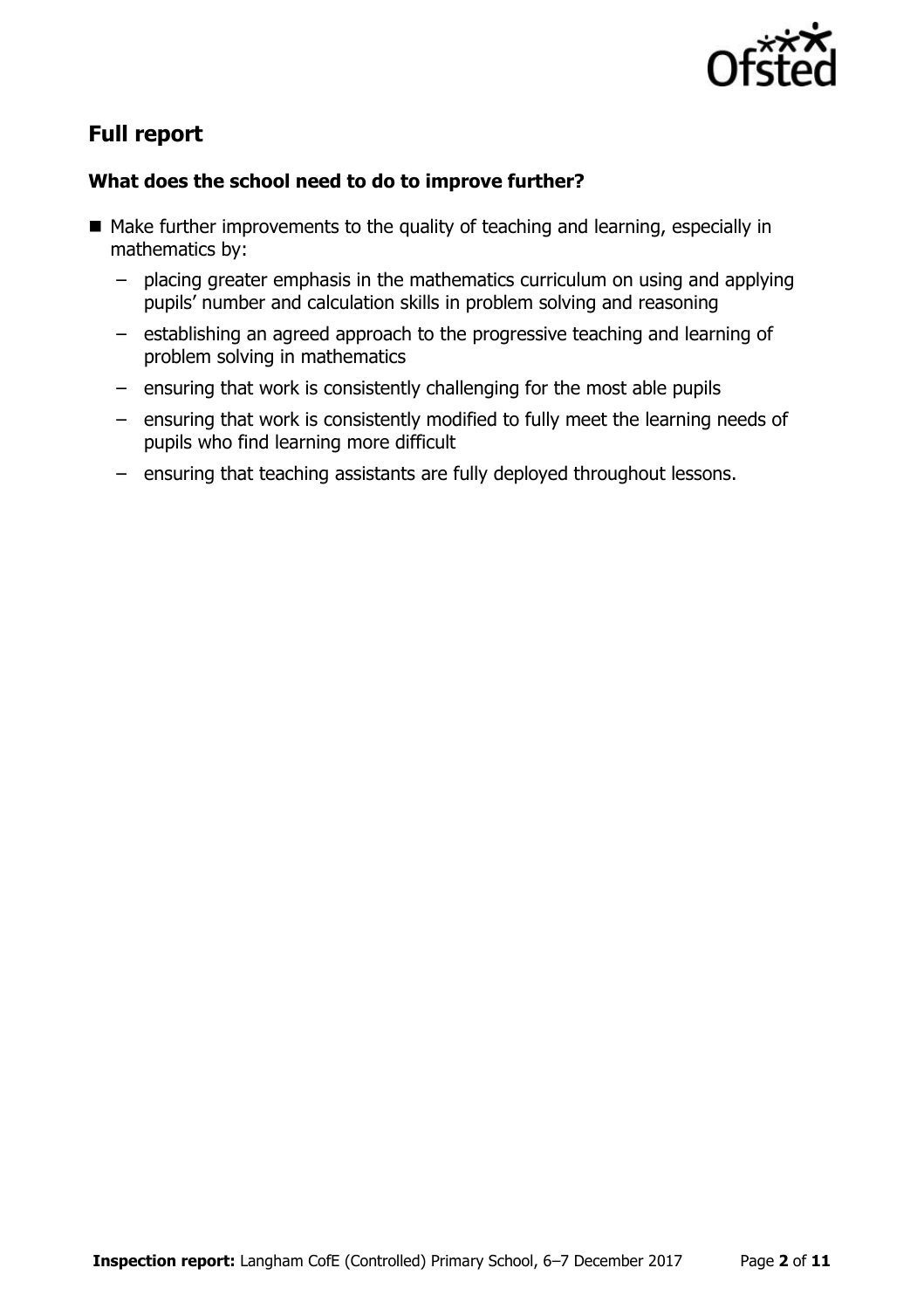

# **Inspection judgements**

#### **Effectiveness of leadership and management Good**

- The headteacher has led a comprehensive review of all aspects of the school since it was last inspected. No stone has been left unturned. The school's governing body and middle leaders have been appropriately involved in this review. The result of this work is that pupils make faster progress in their learning, and the quality of teaching and the use of assessment are better. Also, pupils' personal development and behaviour have improved and are now outstanding.
- The headteacher frequently provides clear and effective quidance to staff to help them improve the quality of their work. Staff said that they value this guidance. They are confident in the leadership of the headteacher and are very clear about what is expected of them and what they should expect of the pupils. Staff work to the common end of helping pupils do their best. Teamwork and relationships are strong.
- The headteacher's reports to teachers on their work are accurate and clearly identify the key strengths observed in teaching or in pupils' books. Guidance to staff is later followed up with each individual teacher to support their professional improvement. Sometimes, these reports do not sufficiently evaluate the progress of groups of pupils.
- Regular meetings are held between leaders and each teacher to discuss the progress of each individual pupil. Those pupils who are not quite doing their best are identified and additional support is arranged. The effect of this is checked at later meetings and learning difficulties are appropriately addressed. These meetings have been a key factor in increasing the accountability of teachers for the progress that pupils make and have led to pupils making better progress.
- The curriculum is much better than at the time of the previous inspection. Much has been done to help make learning more interesting and pupils enjoy lessons and often find learning fun. Pupils' attitudes to learning are excellent. They concentrate in lessons, cooperate and take pride in their work.
- A particular strength in the curriculum is the way in which pupils' personal development, including their spiritual, moral, social and cultural development, is promoted. Pupils respond very well to the school's 'Six Rs', which show them how to be, for example, reflective, resilient people. Personal values, including British values, are continually explored with pupils. Even younger pupils can give a clear view of the meaning of the 'Six Rs' and understand how these attributes make them better learners and better people. Pupils show a good understanding of other ways of life and faiths and are well prepared for life in modern Britain.
- Additional funds, such as those for pupils who have SEN and/or disabilities, pupil premium funding and primary physical education (PE) and sport premium funding, are spent to good effect and each of these has a very positive impact on pupils' learning and development.
- The curriculum and provision for reading are of high quality and meet the learning needs of pupils of all abilities.
- Although the curriculum for writing and mathematics is mostly varied to meet the needs of the most able, on occasions, these pupils could be provided with more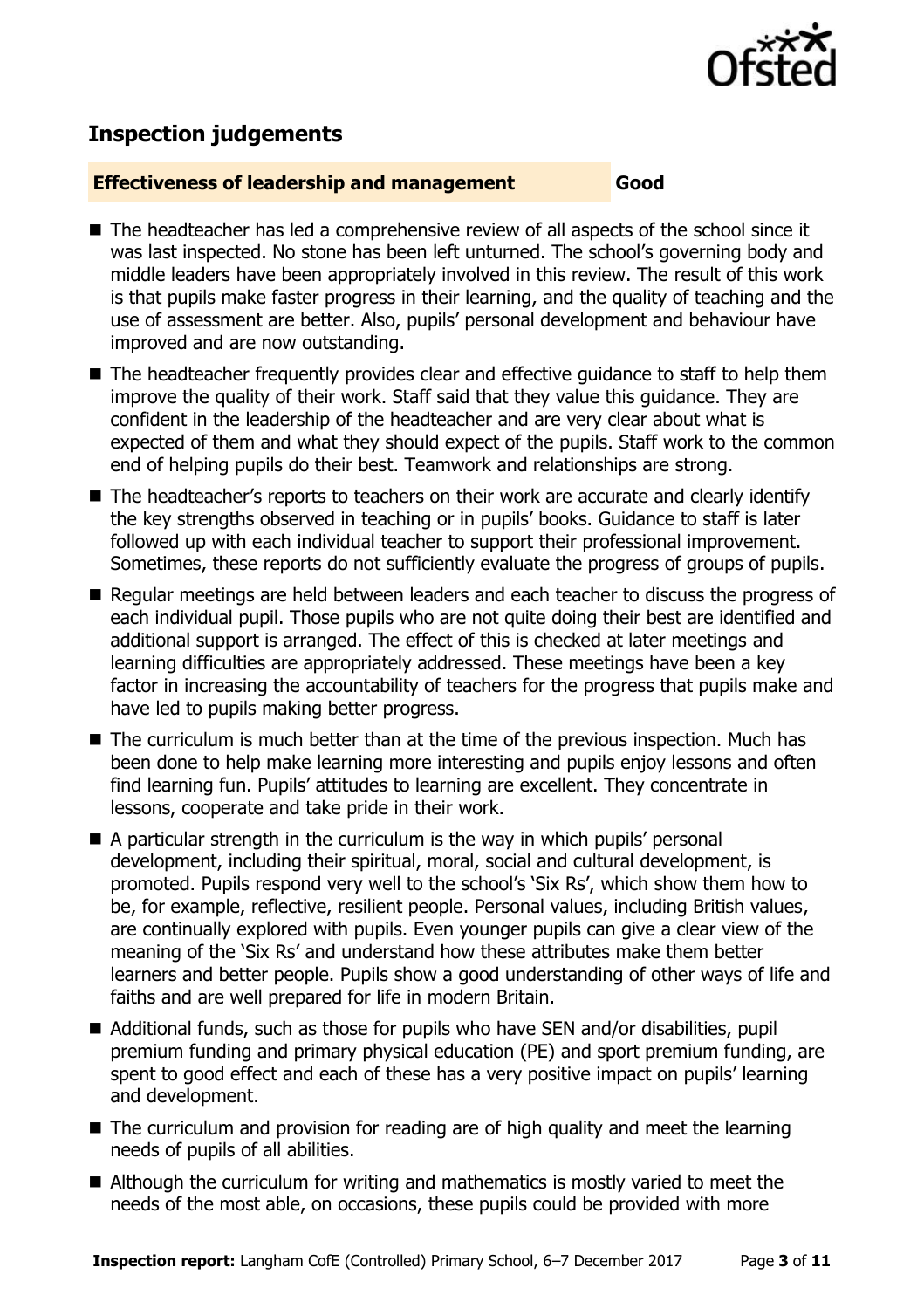

challenge to fully extend them, particularly in mathematics. Also, in a few classes, learning sometimes proceeds at too fast a pace for those who find learning more difficult.

### **Governance of the school**

- Governance is much improved and now very effective.
- Governors have a clear and comprehensive understanding of their roles and responsibilities and continually check that they carry out each of their roles well.
- The governing body receives high-quality information from senior leaders. The chief executive officer of the Rutland Learning Trust has worked closely with governors to develop innovative and high-quality ways of ensuring that governors have up-to-date information to enable them to challenge and support leaders to continue to make the school better.
- Governors are also adept at checking out information for themselves first hand through visits and other means. For example, the safeguarding lead governor carries out spot checks and audits to ensure that arrangements for safeguarding are robust, fully meet statutory requirements and keep pupils safe.
- Governors manage the school finances well. They check that teachers' pay is linked to how successfully they promote the learning of pupils in their classes. The headteacher and governors together effectively track the impact of spending on pupils' learning. This includes how the spending of additional funds such as pupil premium funding has an impact on the progress of disadvantaged pupils.

### **Safeguarding**

- $\blacksquare$  The arrangements for safeguarding are effective.
- Robust systems are well established in school. Training is up to date, and regular reviews are carried out to check that requirements are fully met. All staff and governors understand and follow the school's procedures.
- $\blacksquare$  Keeping pupils safe is given a high priority by leaders so that staff create a safe and secure environment where pupils' welfare is seen as important. Consequently, pupils said that they feel safe at school and act with respect for the safety of others. The great majority of parents said that their children are well looked after.

#### **Quality of teaching, learning and assessment Good**

- The quality of teaching and the use of assessment, including in early years, have improved since the last inspection and are now consistently good.
- Staff know pupils well as individuals. Relationships are excellent and pupils show good attitudes to learning. Pupils are keen to do their best. Staff have done much to make lessons more interesting and this helps motivate pupils.
- Reading is particularly well taught. In the early years and younger classes, phonics is taught well and pupils' phonics skills are much better than previously. Pupils use these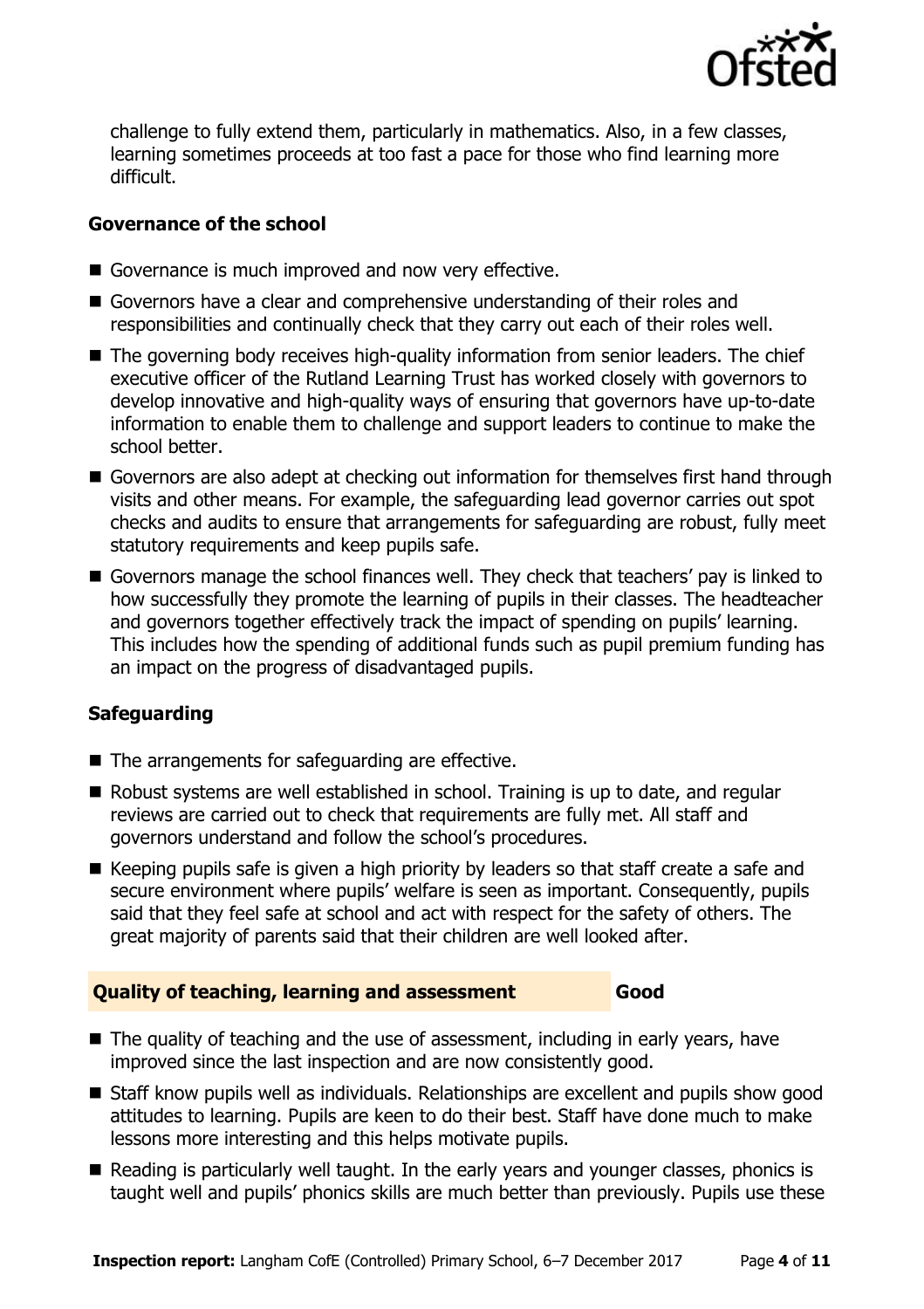

to help them read and spell unfamiliar words. The school's system to reward pupils for reading frequently motivates pupils, including the most able, to read often. The recent school performance, written in the style of Roald Dahl, did much to motivate many pupils to read more widely.

- The school has developed an agreed approach to providing feedback to pupils during lessons and through staff marking. The school's policy is consistently implemented in all classes and helps pupils overcome difficulties in their learning.
- Writing is also taught well, not only in English lessons, but also in other subjects. Pupils apply their writing in real-life contexts. In writing, especially in extended writing sessions, the most able are fully extended, but those who find writing more difficult, in some classes, undertake too little extended writing.
- Mathematics is well taught, particularly calculation, place value and other number work. Teaching of these aspects is guided by a clear school policy that guides teachers in all year groups on the progression of skills. Leaders recognise the need to develop a similarly clear framework for teaching pupils to tackle mathematical problems. In mathematics, in some classes, the most able pupils are not consistently extended.
- Any pupils who are at risk of falling behind, including disadvantaged pupils and those who have SEN and/or disabilities, are given additional support in the class or additional sessions outside the classroom. Teaching assistants make a valuable contribution to the learning of these pupils. Teaching assistants are sometimes less effectively deployed when the teacher is leading the full class.

### **Personal development, behaviour and welfare <b>COU COULDER** Outstanding

### **Personal development and welfare**

- The school's work to promote pupils' personal development and welfare is outstanding.
- During lessons, pupils are keen to learn and thoroughly enjoy their work. They sustain concentration over extended periods and do not give up easily. Pupils take pride in their work and present their books well.
- In lessons, pupils show very clear understanding of where they need to focus their efforts to improve their work.
- **Pupils said that they enjoy school and are proud of it. The many pupils spoken to also** said that they feel safe in school and that there is no bullying. They are also clear that adults would quickly sort out any incidents that did arise.
- The school has excellent procedures to promote values among pupils. Pupils of all ages show impressive understanding of the school's 'Six Rs', and this provides strong support for their spiritual, moral, social and cultural development.

#### **Behaviour**

■ The behaviour of pupils is outstanding. Not only in lessons, but also around school, pupils behave with courtesy and safely. They also show consideration for the safety of others. Pupils told inspectors that the excellent behaviour seen during the inspection is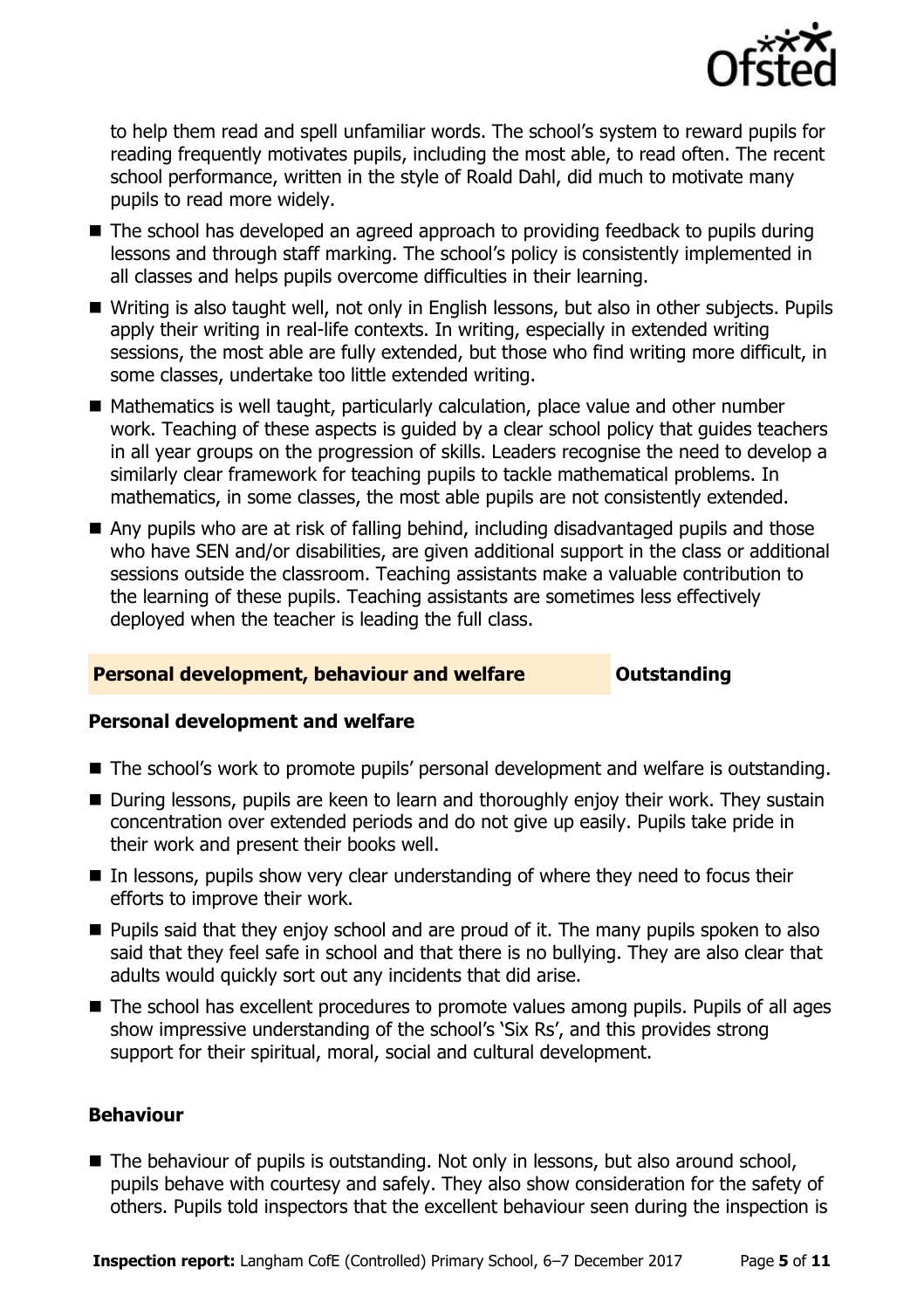

typical for their school.

- **E** Levels of attendance are high and any absence is routinely and rigorously checked. As a result, any emerging incidents of poor attendance are addressed effectively.
- **Pupils show a very clear understanding of how to keep themselves safe online.**
- Older pupils, in particular, enjoy taking responsibility. Many enjoy helping younger pupils, for example on the playground or as reading buddies.

#### **Outcomes for pupils Good**

- The school's accurate assessment records, and the work in pupils' books, show that pupils make good progress from their various starting points throughout the school. Pupils are prepared well for the next stage of their education and the world of work beyond school.
- There is a clear upward trend in how the school's results compare with those of other schools nationally since the last inspection.
- The most able pupils are often extended well and fully challenged, especially in their reading, but this is not as consistently the case in mathematics.
- Support for pupils identified as falling behind, including disadvantaged pupils and those who have SEN and/or disabilities, is of good quality. These pupils enjoy school and make good progress throughout the school. Their needs and any problems in learning or personal development are quickly spotted and addressed.
- **Pupils' progress in reading is good. Many pupils are keen readers. They talk excitedly** and knowledgeably about their favourite authors and books and many read widely. Most pupils adhere to or exceed the school's expectations that they should read regularly at home, and the well-organised home-reading programme contributes to the good progress they make. Pupils use their phonics skills well to read unfamiliar words and they show good understanding of their texts. Some pupils' problem-solving and reasoning skills in mathematics are less well developed than their knowledge and understanding of number and place value.
- Writing progress is also good and the teaching of writing is mostly good. One weakness identified is that lower attaining pupils' skills in extended writing in some classes are underdeveloped. Pupils use and develop their writing skills not only in English lessons, but also in a range of other subjects such as history and geography.

### **Early years provision Good Good**

- There are effective arrangements to introduce children to school life and good links with parents help children settle in quickly and make good progress.
- Attainment at the end of Reception has risen well since the previous inspection and children now leave Reception with above-average standards and are well prepared for Year 1.
- Teaching and the use of assessment are good. Questioning is used well and any gaps in children's learning are identified and staff help them overcome any difficulties.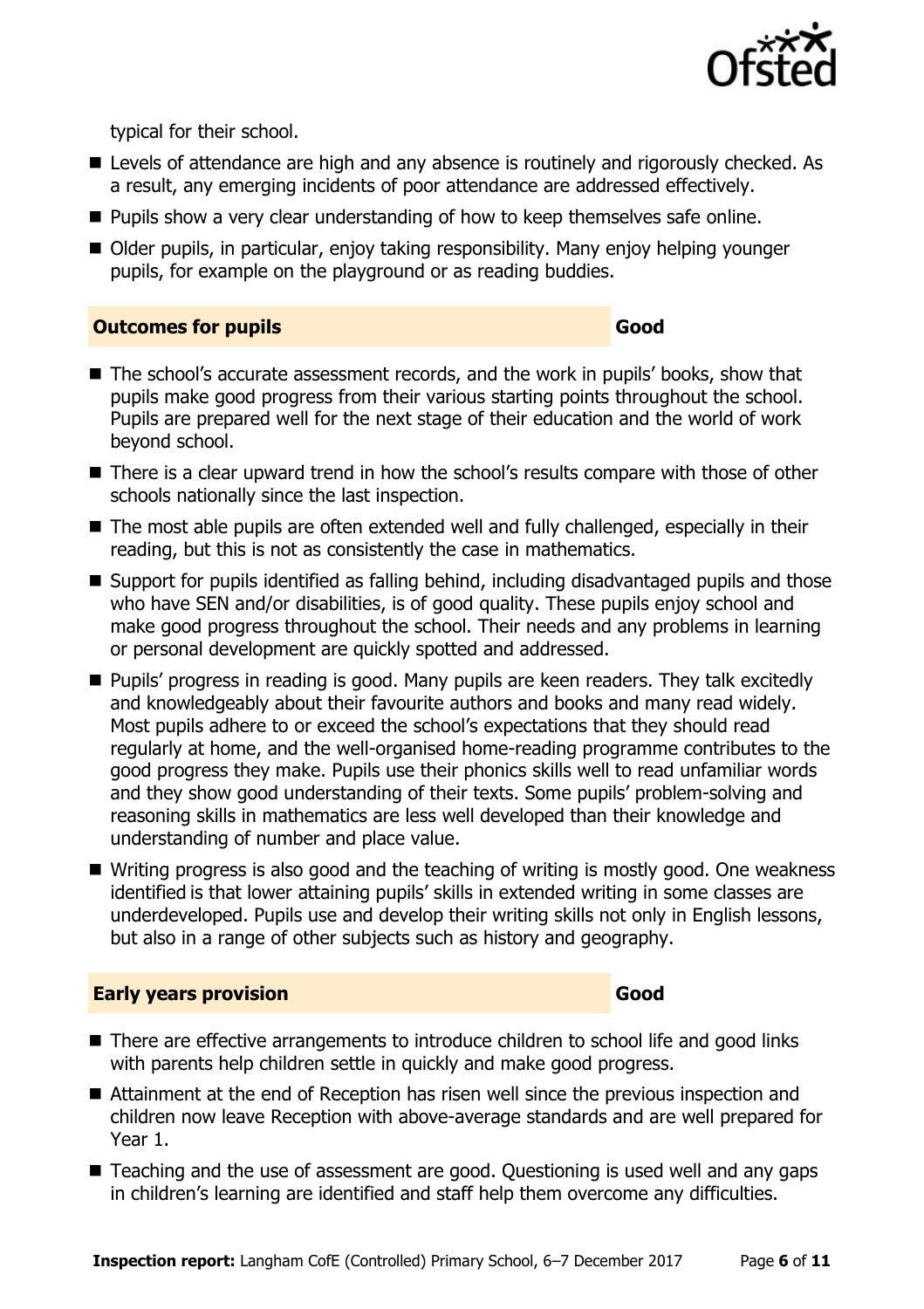

Teaching assistants are effectively deployed throughout lessons and have a positive impact on the good progress children make. On a few occasions, teaching is not sufficiently demanding for the most able, who could sometimes cope with more difficult activities.

- Staff expect children to behave well. Children respond well to these high expectations.
- Parents are invited to, and many do, contribute to assessments of their child. Parents' views about the early years provision are very positive and they are pleased with the school and their child's progress.
- The school's support for children's personal development is a great strength. Levels of care and welfare are high and staff look after children very well.
- Many children benefit from being helped with their learning, especially with their reading, by older pupils in the school. Well-taught daily phonics lessons help children make good progress in their reading.
- There are very good-quality arrangements for safeguarding and careful attention to safety in both the indoor and outdoor areas.
- Leaders know what is already effective and where further improvements are needed. Staff in early years are an effective team and work consistently to the same ends. Staff are given good-quality training and guidance to help them develop their expertise. Senior school leaders have a clear understanding of the progress of each individual child and work closely with early years staff to ensure that children's needs are met.
- The outdoor areas are much improved and provide good-quality support for children's learning and enjoyment of school. The curriculum is often interesting and exciting and provides children with many opportunities to develop across all areas of learning.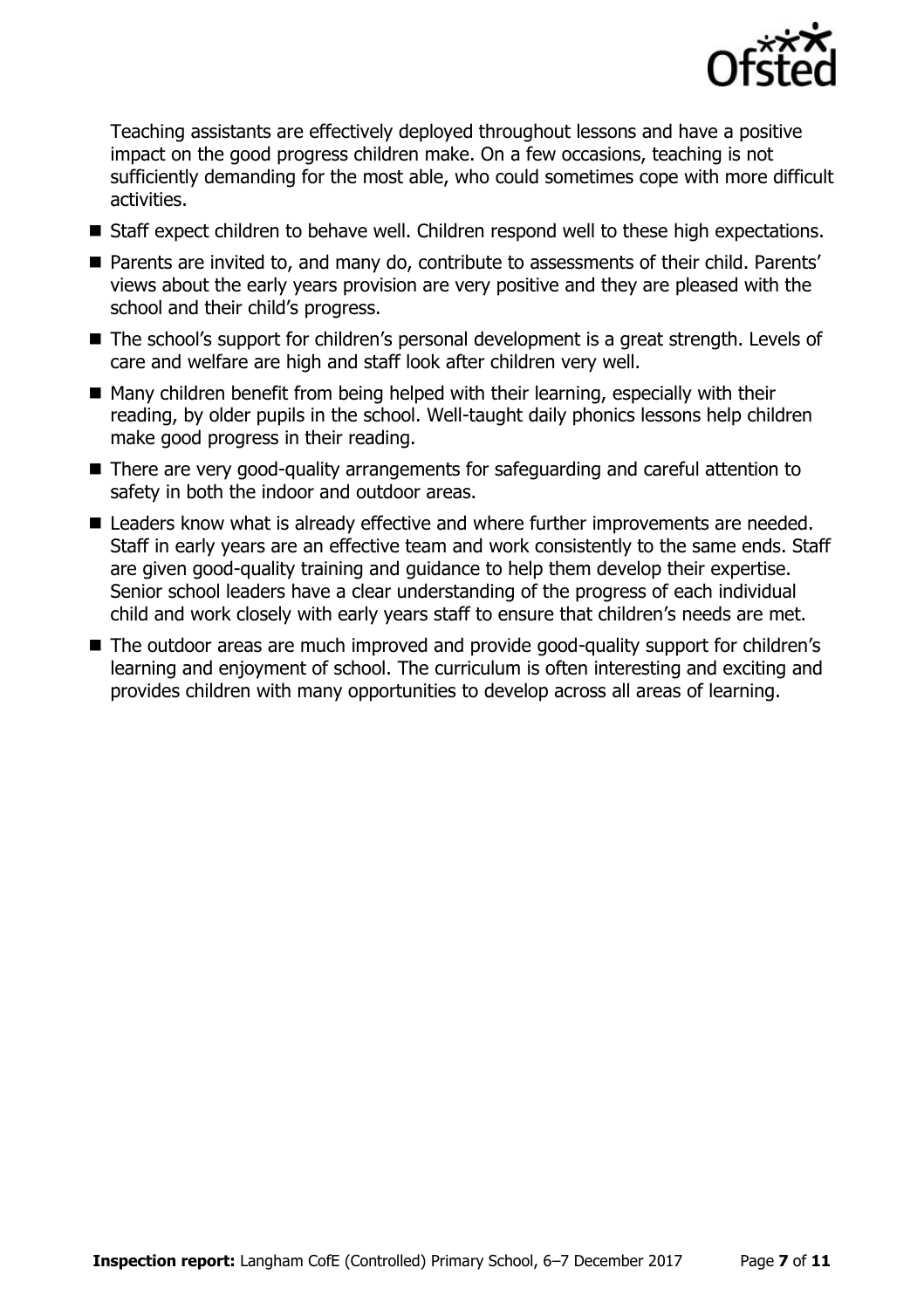

# **School details**

| Unique reference number | 139858   |
|-------------------------|----------|
| Local authority         | Rutland  |
| Inspection number       | 10036067 |

This inspection of the school was carried out under section 5 of the Education Act 2005.

| Type of school                      | Primary                                    |
|-------------------------------------|--------------------------------------------|
| School category                     | Academy converter                          |
| Age range of pupils                 | 4 to 11                                    |
| <b>Gender of pupils</b>             | Mixed                                      |
| Number of pupils on the school roll | 210                                        |
| Appropriate authority               | The board of trustees                      |
| Chair                               | Ian Evley (Chair of school governing body) |
| <b>Headteacher</b>                  | Diane Rowland                              |
| Telephone number                    | 01572 722676                               |
| Website                             | www.langhamprimary.co.uk                   |
| Email address                       | langhamoffice@rutlandlearningtrust.com     |
| Date of previous inspection         | 6-7 October 2015                           |

### **Information about this school**

- The school meets requirements on the publication of specified information on its website.
- The school complies with Department for Education guidance on what academies should publish.
- Few pupils are from minority ethnic groups or speak English as an additional language.
- $\blacksquare$  The proportion of pupils who are supported by the pupil premium is well below average. The proportion of pupils who have SEN and/or disabilities is broadly average.
- The school meets the government's current floor standards, which are the minimum expectations for pupils' attainment and progress in reading, writing and mathematics by the end of Year 6.
- The school is part of the Rutland Learning Trust.
- Governance is provided by the trust board of the Rutland Learning Trust and locally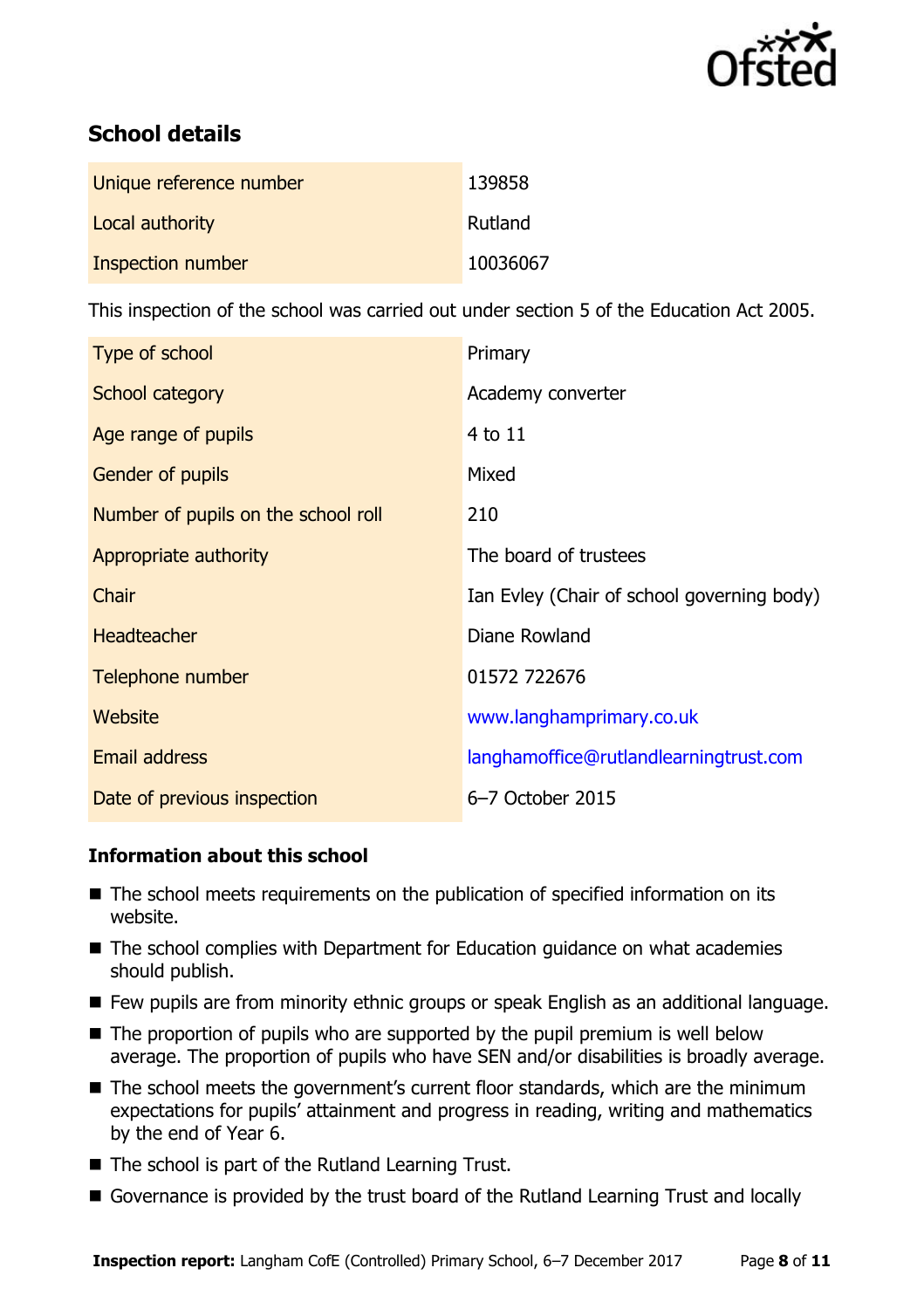

through the school governing body. The trust provides support for school improvement mainly through its chief executive officer.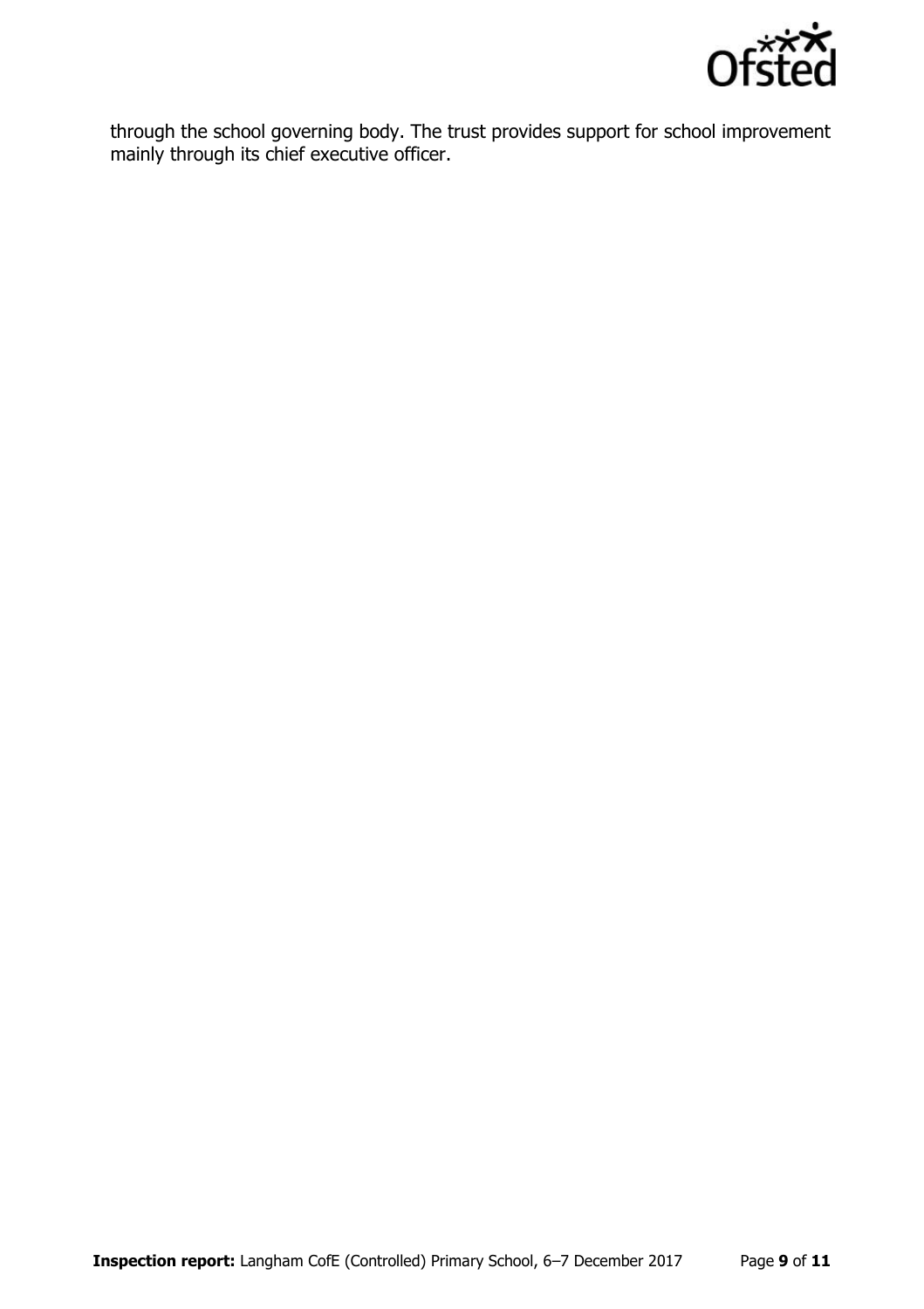

## **Information about this inspection**

- Inspectors observed teaching and learning in all classes. Some lessons were observed jointly with a senior leader. In addition, shorter visits to classrooms were carried out to see particular aspects of the school's work, such as the teaching of reading.
- A range of other school activities, including during playtimes, lunchtimes and assembly, were observed.
- Inspectors scrutinised past and current work of pupils of different abilities in all year groups and heard some pupils reading.
- A meeting was held with three governors, including the chair of the governing body. A number of discussions were held with the chief executive of the Rutland Learning Trust. Pre-arranged and informal discussions were held with members of staff and pupils. The results of the staff survey and the survey of the views of Year 6 pupils were also considered.
- Inspectors analysed documents, including plans for school improvements and reports showing the school's view of its own performance and minutes of the governing body's meetings. The school's website was evaluated. Safeguarding documents, as well as policies and records relating to pupils' personal development, behaviour, welfare and safety and attendance, were inspected.
- **Inspectors analysed information on the performance of the school in comparison with** that of other schools nationally and the school's own records of pupils' attainment and progress.
- Inspectors took account of the 67 responses to the online survey, Parent View. Inspectors also took account of the 69 responses to the school's most recent survey held last June and spoke to 34 parents of 53 children at the start of the school day.

#### **Inspection team**

Roger Sadler, lead inspector **Constanting Constanting Constanting Constanting Constanting Constanting Constanting Constanting Constanting Constanting Constanting Constanting Constanting Constanting Constanting Constanting** 

Karen Lewis Ofsted Inspector